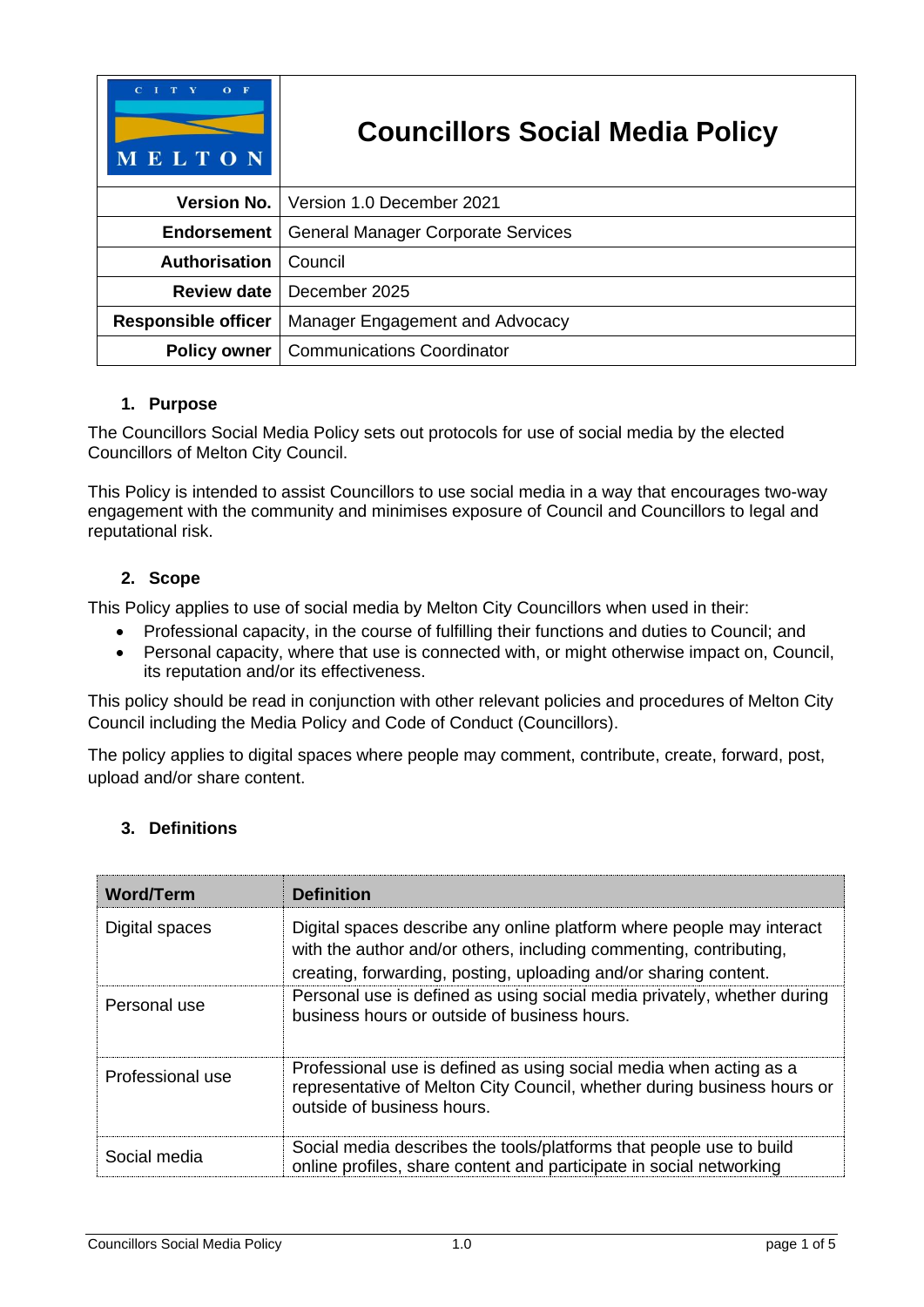# **4. Policy**

Melton City Council recognises that social media provides opportunities for dynamic and interactive two-way engagement with our community.

Nothing in this Policy is intended to limit, restrict or detract from robust public debate in a democracy.

#### **4.1 Councillors must:**

- Adhere to codes of conduct, policies and procedures
- Behave with courtesy, honesty and respect
- Comply with relevant laws and regulations and ensure confidentiality of Council information
- Not mislead the public or community or misrepresent the views of Councillor colleagues

A breach of this policy may result in disciplinary action through Councillor Code of Conduct.

#### **4.2 Social media use and expectations**

- Councillors should keep the Mayor informed of any relevant social media content or Councillor contact with organisations, resident groups or others that could foreseeably escalate into adverse media or social media attention and which might negatively impact or compromise Council.
- It is Councillors' responsibility to manage their social media accounts including creating and sharing content, gaining permissions for the use of images and other materials if required and monitoring comments.
- Councillors should identify and separate personal opinions from Council position. When contributing to public comment on social media, Councillors should act in accordance with the principles of the Councillor Code of Conduct and the Media Policy when discussing Council matters.
- Councillors are strongly encouraged to have a dedicated Councillor account separate to any other personal or business accounts they might hold for the purpose of Council related activity.
- Councillors should ensure that they have appropriate privacy settings on all social media sites moderated, managed or operated by them, bearing in mind that all social media posts are public to some degree.
- Councillors should ensure they do not post, like or comment on abusive or inappropriate content, or materials that would breach applicable laws
- Councillors should uphold a positive public image of, and confidence in, the Council at all times as per Councillor Code of Conduct.
- A breach of these uses and expectations may result in disciplinary action under the Councillors Code of Conduct.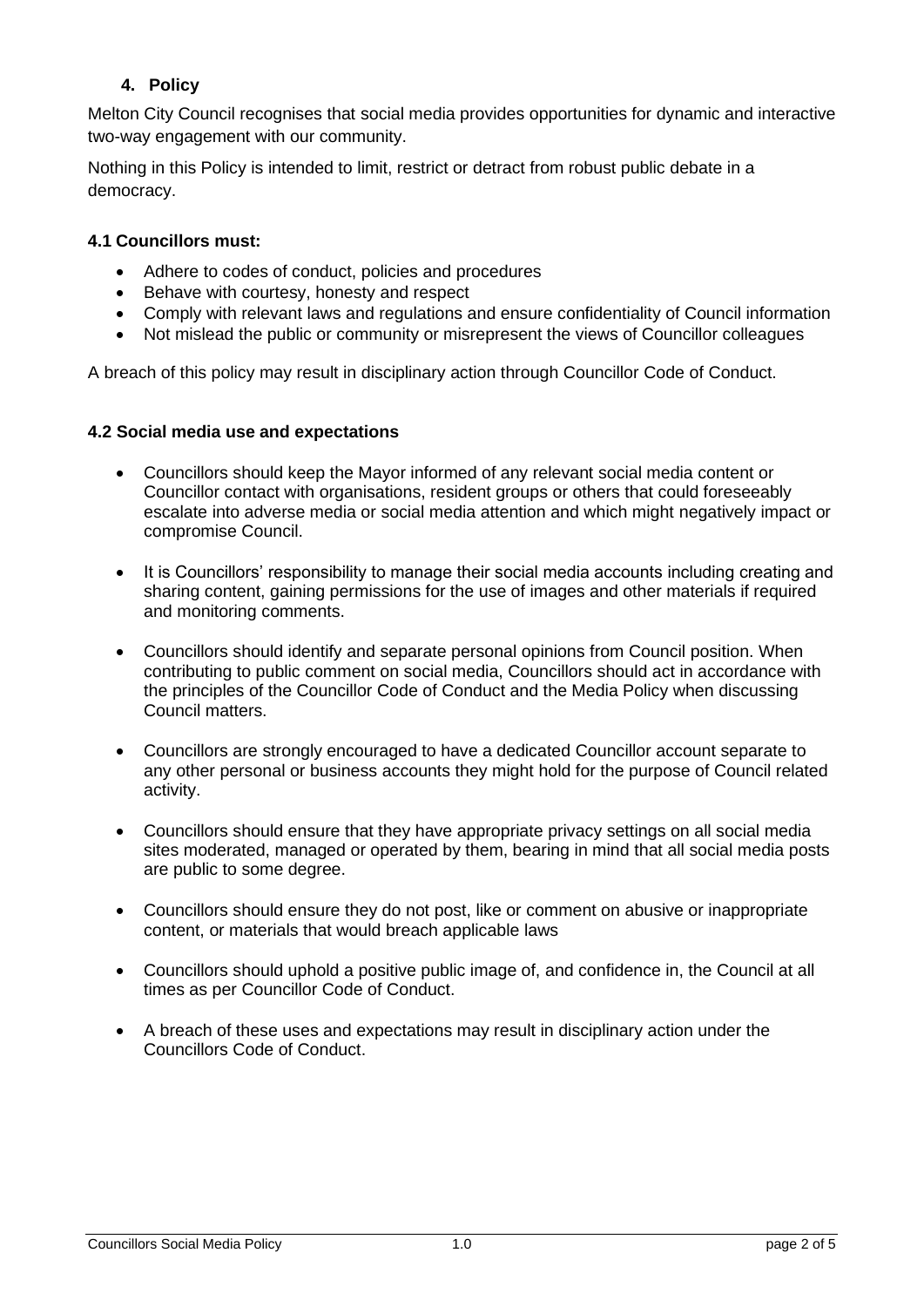## **4.3 Content not permitted**

The following content is not permitted:

- Offensive or inappropriate language or material (such as profanity, inappropriate sexual language, pornography, depictions of extreme violence, racial or other vilification or hatred)
- Content which is false or misleading including having or interacting with a social media account a Councillor knows to be false.
- Confidential information about Council or third parties
- Statements that breach human rights
- Discriminatory material in relation to a person or group based protected attributes in the *Equal Opportunity Act 2010*
- Statements which may be considered to be bullying or harassment
- Illegal material or materials designed to encourage law breaking
- Materials that could compromise Council, employee or system safety
- Materials which would breach applicable laws (defamation, privacy, trade practices, financial rules and regulations, fair use, copyright, trademarks)
- Material which would bring the Council or individual Councillors into disrepute
- Personal details or references to Councillors, Council staff or third parties, which may breach privacy laws
- Spam, meaning the distribution of unsolicited bulk electronic messages as defined by the *Spam Act 2003 (Commonwealth).*

## **Monitoring**

Councillors must actively monitor their social media accounts and moderate comments that are in breach of the above content.

#### **Breaches**

A breach of this policy may result in disciplinary action under the Councillors Code of Conduct.

If a Councillor suspects a breach of this policy, they must bring it to the attention of the Manager Legal, Governance and Risk or the Chief Executive Officer and/or the Mayor.

#### **4.4 Local Government Act 2020 policy alignment**

This policy aligns with the overarching governance principles and five supporting principles in the Local Government Act 2020, in particular, the following public transparency principles: (b) Council information must be publicly available unless:

- (i) the information is confidential by virtue of this Act or any other Act; or
- (ii) public availability of the information would be contrary to the public interest;
- (c) Council information must be understandable and accessible to all;
- (d) public awareness of the availability of Council information must be facilitated.

## **4.5 Charter of Human Rights and Responsibilities Act 2006**

This policy has been assessed against the Charter of Human Rights and Responsibilities Act 2006 as being consistent with that Act and, in particular, as promoting the rights of members of the community to have access to Council and Council information.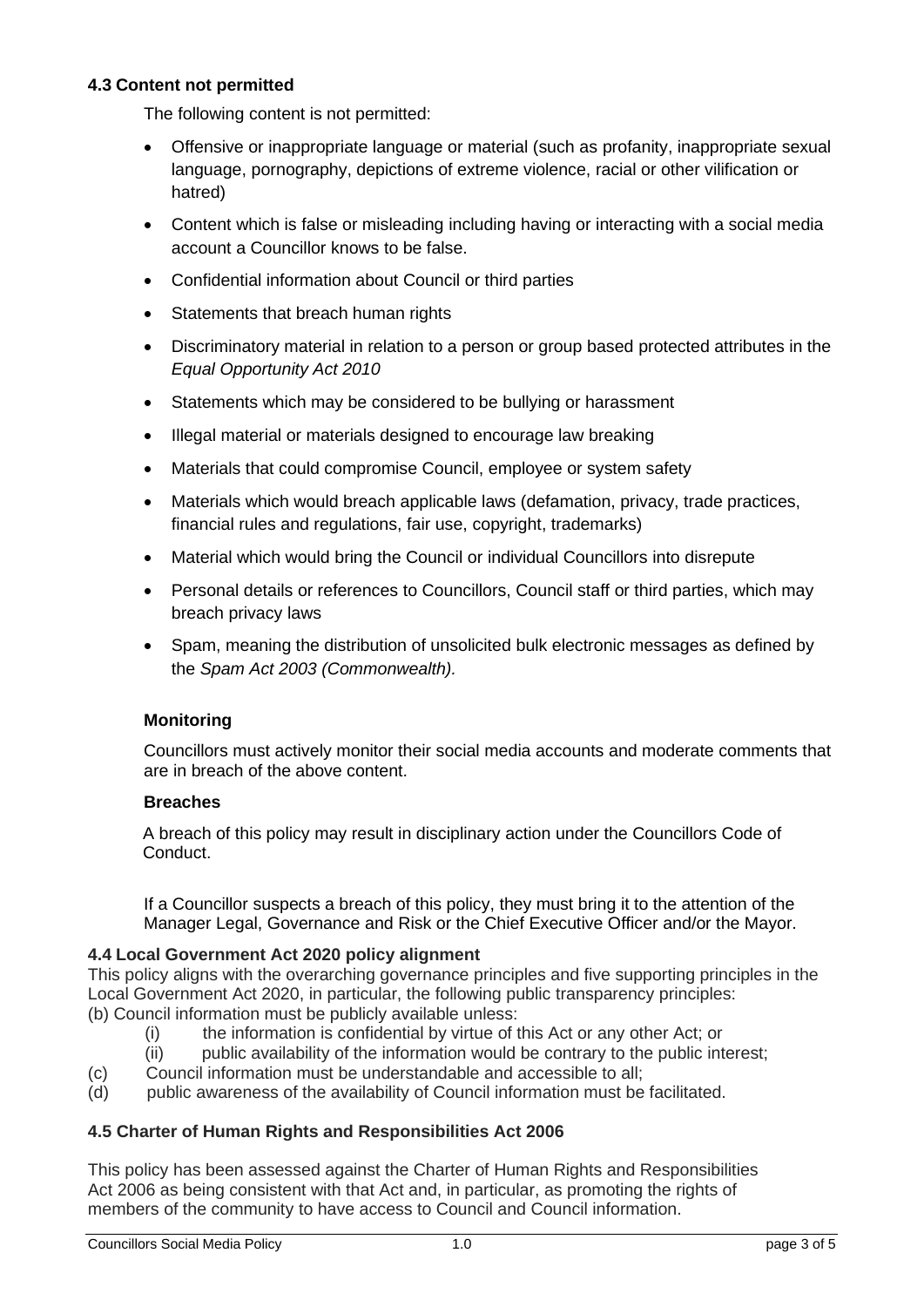# **5. Responsibility/Accountability**

| 5.1 | <b>Councillors</b>                                                                                                                      |  |
|-----|-----------------------------------------------------------------------------------------------------------------------------------------|--|
|     | Seek advice from the Communications unit on using social media                                                                          |  |
|     | Register social media accounts/tools/site with the Communications unit<br>$\bullet$                                                     |  |
|     | Understand and comply with the provisions in this policy<br>$\bullet$                                                                   |  |
|     | Seek training and development for using social media<br>$\bullet$                                                                       |  |
|     | Seek advice from Legal and Governance or the Communications unit if unsure about<br>$\bullet$<br>applying the provisions of this policy |  |
| 5.2 | <b>Executive</b>                                                                                                                        |  |
|     | Promotion of adherence of this policy to Councillors                                                                                    |  |
| 5.3 | <b>Communications unit</b>                                                                                                              |  |
|     | Provide advice to Councillors on the use of social media                                                                                |  |
|     | Educate Councillors about this policy and their responsibilities when using social media<br>$\bullet$                                   |  |
|     | Keep a register of Councillor social media accounts<br>$\bullet$                                                                        |  |
|     | Monitor social media channels for conducting Council business<br>$\bullet$                                                              |  |
|     | Monitor online for references to Melton City Council<br>$\bullet$                                                                       |  |

# **6. References and links to legislation and other documents**

| <b>Name</b>                                                               | <b>Location</b>                            |
|---------------------------------------------------------------------------|--------------------------------------------|
| Media Policy                                                              | Policy and Procedures Intranet             |
| Code of Conduct (Councillors)                                             | Policy and Procedures Intranet             |
| Copyright Act 1968 (Cth)                                                  | www.austlii.edu.au/au/legis/cth/consol_act |
| Crimes Act 1958 (Vic)                                                     | www.legislation.vic.gov.au                 |
| Defamation Act 2005 (Vic)                                                 | www.legislation.vic.gov.au                 |
| <b>Disability Discrimination Act 1992</b><br>(Cth)                        | www.austlii.edu.au/au/legis/cth/consol_act |
| Equal Opportunity Act 2010 (Vic)                                          | www.legislation.vic.gov.au                 |
| Electronic Transactions Act 2000<br>(V <sub>i</sub> c)                    | www.legislation.vic.gov.au                 |
| Evidence Act 2008 (Vic)                                                   | www.legislation.vic.gov.au                 |
| Fair Trading Act 1999 (Vic)                                               | www.legislation.vic.gov.au                 |
| Fair Work Act 2009 (Cth)                                                  | www.austlii.edu.au/au/legis/cth/consol_act |
| Freedom of Information Act 1982<br>(V <sub>i</sub> c)                     | www.legislation.vic.gov.au                 |
| Human Rights and Equal<br><b>Opportunity Commission Act</b><br>1986 (Cth) | www.austlii.edu.au/au/legis/cth/consol_act |
| Information Privacy Act 2000 (Vic)                                        | www.legislation.vic.gov.au                 |